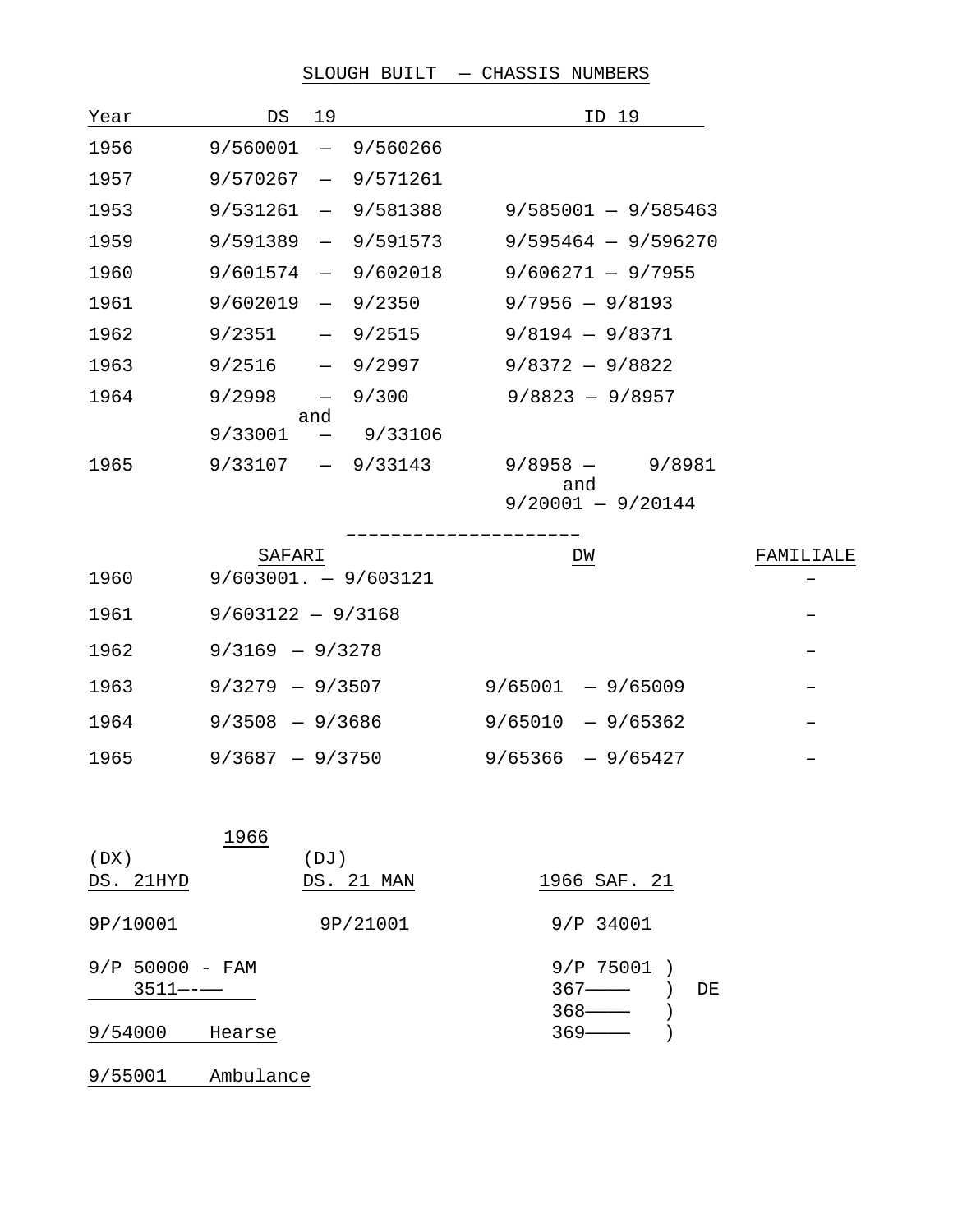|                    |         | DS 19                                           |            |
|--------------------|---------|-------------------------------------------------|------------|
| Chassis No         |         | Change or Start                                 |            |
| 48                 |         | $D453 - 199$ Divided.                           |            |
| 80<br>117          |         | $DS$ 142 $-$ 09A<br>Low Press Pump Suplementary |            |
|                    |         | Feed discontinued                               |            |
| 181                |         | Double pulley HP                                |            |
| 356                |         | D182-3A                                         |            |
| 409                |         | SD 175-1                                        |            |
| 550                |         | $6 \text{ m/m G. Box}$                          |            |
| 626                |         | Brake Unit DSF31-02A                            |            |
| 9/570624           |         | Lucas Headlamps                                 |            |
| 715                |         | English Knuckles                                |            |
| 801                |         | Lucas Wiper (Sev Blades)                        |            |
| 930                |         | Lucas Wiper & Blades                            |            |
| 936<br>1543        |         | 4m/m Door glass<br>New engine mountings         |            |
| 1568               |         | Sev. or Ducel Distributor                       |            |
| 1571               |         | Front wings                                     |            |
| 1645               |         | S/S Rear bumpers                                |            |
|                    |         | DS.851-67B-C Rear wings                         |            |
| 1657               |         | S/S Front bumpers                               |            |
| 1369               |         | DM 183-0                                        |            |
| 2019               |         | Damper engine DF231-04A                         |            |
|                    |         | Vatomatic W/S Washer<br>DS 453-119A Seal        |            |
| 2187               |         | Wing Grille S/S WM 1903                         |            |
| 2354               |         | New facia & Rear Heating                        |            |
|                    |         | WM 1906                                         |            |
| 2401               |         | 2nd Type Lucas arms/blades                      |            |
| 2410               |         | 9m/m Disc (except 2x29)                         |            |
| 2485               |         | Small battery. Neg. earth                       |            |
| 2494               |         | D <sub>62</sub>                                 |            |
| 2957<br>2999)      |         | Mesh on vent duct                               |            |
| 33000)             |         | Bosch wiper (1st type)                          |            |
| 33018              |         | French door rubbers                             |            |
| 33020              |         | petrol pump<br>$\mathbf{H} = \mathbf{0}$        |            |
| 9/P33107           |         | Cibie headlamps DS 541-1m                       |            |
|                    |         | XA2 Tyres                                       |            |
|                    |         | 2nd Type bosch wipers                           |            |
|                    |         | (See also WM 2199)                              |            |
|                    |         | DM                                              |            |
| 9/65003<br>9/65231 |         | Bosch wipers<br>French petrol pump              |            |
|                    |         |                                                 |            |
| From               | To      | <b>GEARBOXES</b>                                |            |
| Start              | 549     | 5 $m/m$                                         |            |
| 550                | 2018    | 6 m/m 86 Dyn. Brkt.                             |            |
| 2019               | 2409    | 100 m/m Dyn. Brkt                               | DS.33.0J   |
|                    |         | Check idler shaft.                              |            |
| 2410               | Finish. | 9 $m/m$<br>Discs                                | DS 33 OG   |
| 9/P33107           | Start.  |                                                 | ОT<br>01 Q |
|                    |         |                                                 |            |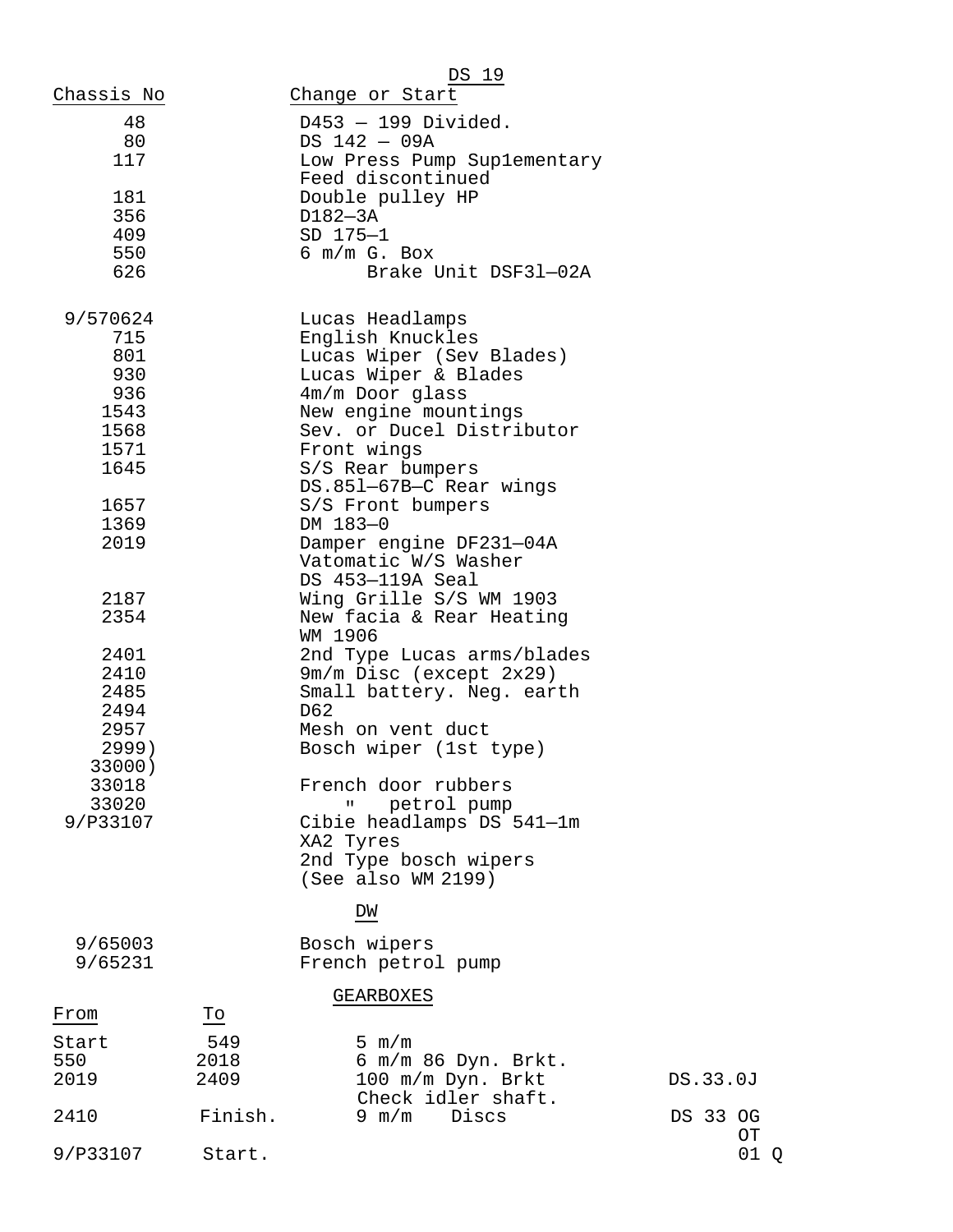| Chassis No.                                                  | Change or_Start                                                                                                                                                                                                                 |
|--------------------------------------------------------------|---------------------------------------------------------------------------------------------------------------------------------------------------------------------------------------------------------------------------------|
| 5646<br>5650<br>6115<br>6301<br>6643<br>6717<br>7738<br>7740 | Reflector<br>DM 741-3A<br>DS 851-67 B & C Rear Wing<br>DS 453-119A Brake Seal<br>S/S Rear Bumper only<br>S/S Front and rear<br>SDM 822-173 Facia with glove box lid.<br>(WM1896) Bulkhead ashtray<br>Trico Vatomatic W/S washer |
| 7084<br>to<br>8203                                           | Check list for Brakes DH435-32 plus<br>$453 - 41/1$                                                                                                                                                                             |
| 8204<br>to<br>8343                                           | Power Brakes<br>DM 314-39C                                                                                                                                                                                                      |
| 8232                                                         | 9 m/m Disc. Small Battery (WM1935) Neg.E.                                                                                                                                                                                       |
| 8260                                                         | 2nd Type Lucas Arm                                                                                                                                                                                                              |
| 8344                                                         | D 62 & Rear Heating                                                                                                                                                                                                             |
| 8428<br>$9/X---$                                             | French starter & Dynamo<br>Power Steering. Option pages 126-139                                                                                                                                                                 |
| 8344<br>to<br>8389                                           | WM. 1967/3 90°<br>Angle on G.Box<br>(except 8386-8388)                                                                                                                                                                          |
| 8390<br>plus. 8386<br>8388                                   | WM. 1967/4<br>100° Angle on G. Box.                                                                                                                                                                                             |
| 8507<br>8541                                                 | Only<br>DF 142-2 Carb.                                                                                                                                                                                                          |
| 8783<br>8853<br>8872<br>8880<br>8933                         | DS 242-90 Mesh<br>Coil & Leads<br>French<br>Door Rubbers<br>$\mathbf{u}$<br>Petro1 pump<br>$\mathbf H$<br>LAST BRITISH BUILT                                                                                                    |

# ID 19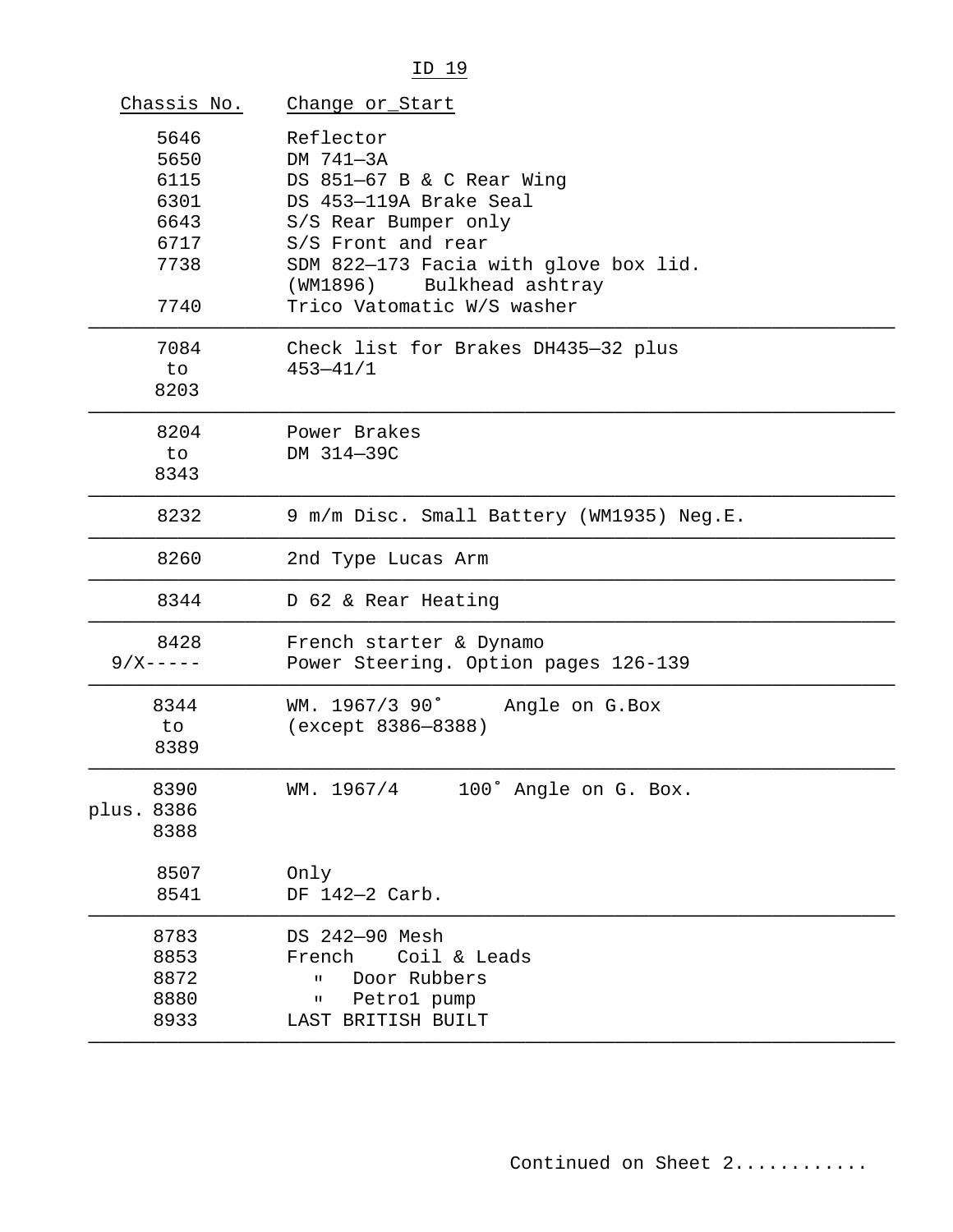|                           | ID 19                                        |
|---------------------------|----------------------------------------------|
| Chassis No.               | Change or_Start                              |
| 9/P.8934                  | ID Basic (Sept 64 Facia) 2 speed Bosch Wiper |
| 9/P.20001<br>to.<br>20066 | ID. Super                                    |
| 9/P.20055                 | Amber flasher WM 2061                        |
| 9/P.20001                 | XA2 Tyres                                    |
| 9/P.20067                 | Cibie Headlamps (before this DS 541-01 B)    |
|                           |                                              |

# GEARBOXES ID

| From  | Tо   |            |
|-------|------|------------|
| Start | 8203 | DM 33-01   |
| 8204  | 8231 | DF 33-01   |
| 8232  | 8343 | DF 33-01 G |
| 8344  | 8389 | DW 33-01 A |
| 8390  |      | DW 33-01G  |
| 7/64  | ?    | DM 33-01 J |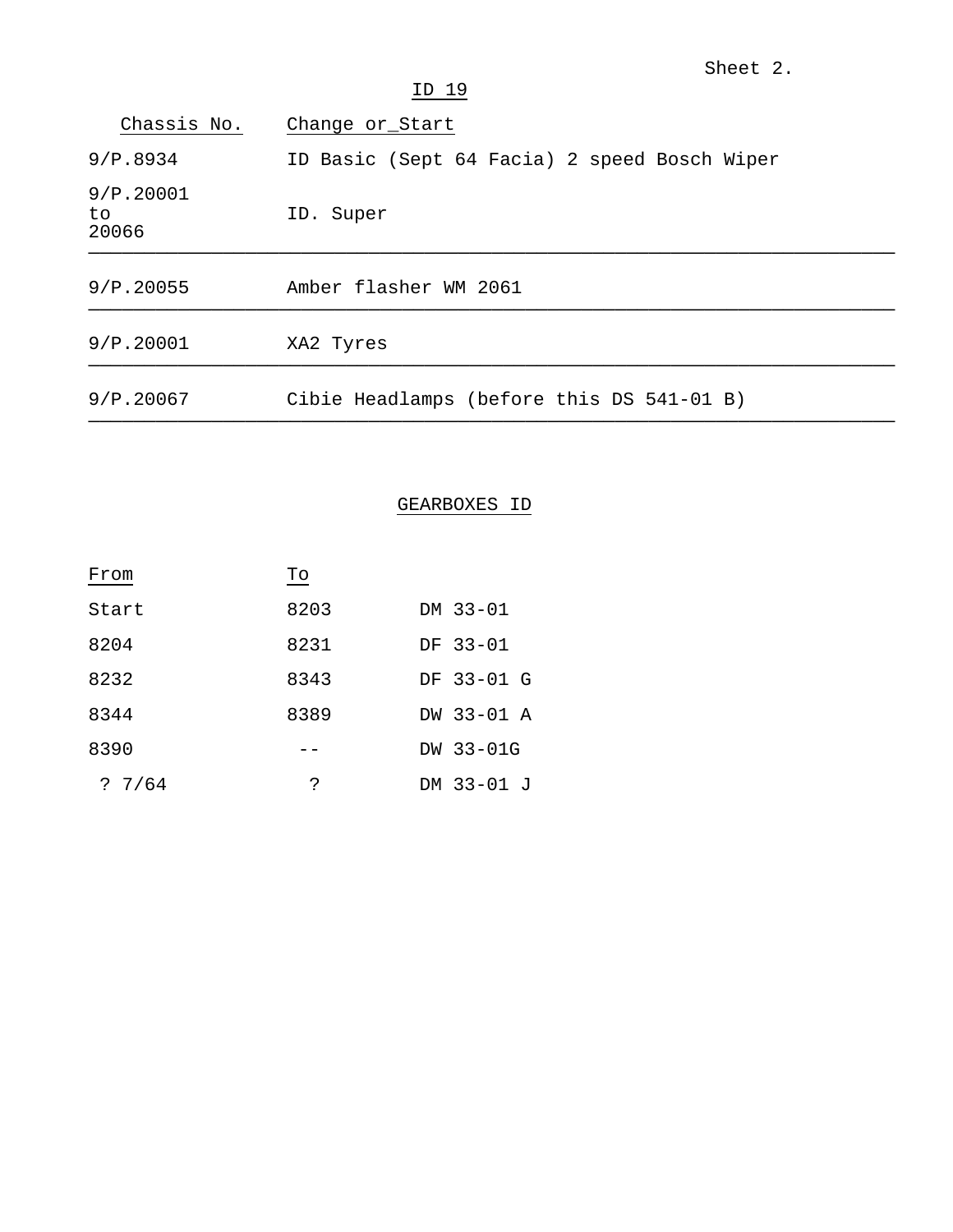### SAFARI

| Chassis No.        | Change or_Start<br>WM. 1941 Clutch Mod (1)                         |  |  |  |
|--------------------|--------------------------------------------------------------------|--|--|--|
| 3169<br>to<br>3276 |                                                                    |  |  |  |
| 3161               | WM 1914. Blow Heater. Ali-faced Wing Felts<br>Trico Vatomatic W/S. |  |  |  |
| July 7th<br>1961   | SDM 822-173 Facia with Glove box lid<br>Bulkhead ashtray.          |  |  |  |
| 3197<br>3245       | 9 m/m Discs<br>2nd Type Lucas Arm/Blade                            |  |  |  |
| 3267               | Neg. Earth WM 1955.<br>Small Battery. French Dynamo                |  |  |  |
| 3276               | D 62. 90° Angle                                                    |  |  |  |
| 3304               | 100° Angle. French Starter?                                        |  |  |  |
| 3360               | Damper Engine Power Steering                                       |  |  |  |
| 3687<br>approx     | Grey Headlining<br>WM 2098 Important                               |  |  |  |
| 3501 ?             | WM 2020 Bosch Wipes (1st Type)                                     |  |  |  |
|                    | GEARBOXES<br>SAFARI                                                |  |  |  |
| From               | $\underline{\operatorname{To}}$ .                                  |  |  |  |
| Start              | 3196<br>DF 33-01                                                   |  |  |  |
| 3197               | 3275<br>DF 33-01 G                                                 |  |  |  |
| 3276               | 3303<br>DW 33-01 A                                                 |  |  |  |
| 3304               | 3686<br>DW 33-01 G                                                 |  |  |  |
| ?                  | DM 33-01 J<br>خ.                                                   |  |  |  |
| July 64            | Oct 64                                                             |  |  |  |
| $\mathcal{E}$      | Ċ.<br>DF 33-01 J                                                   |  |  |  |
| 9/P.3687           | Finish<br>Tripod shafts                                            |  |  |  |